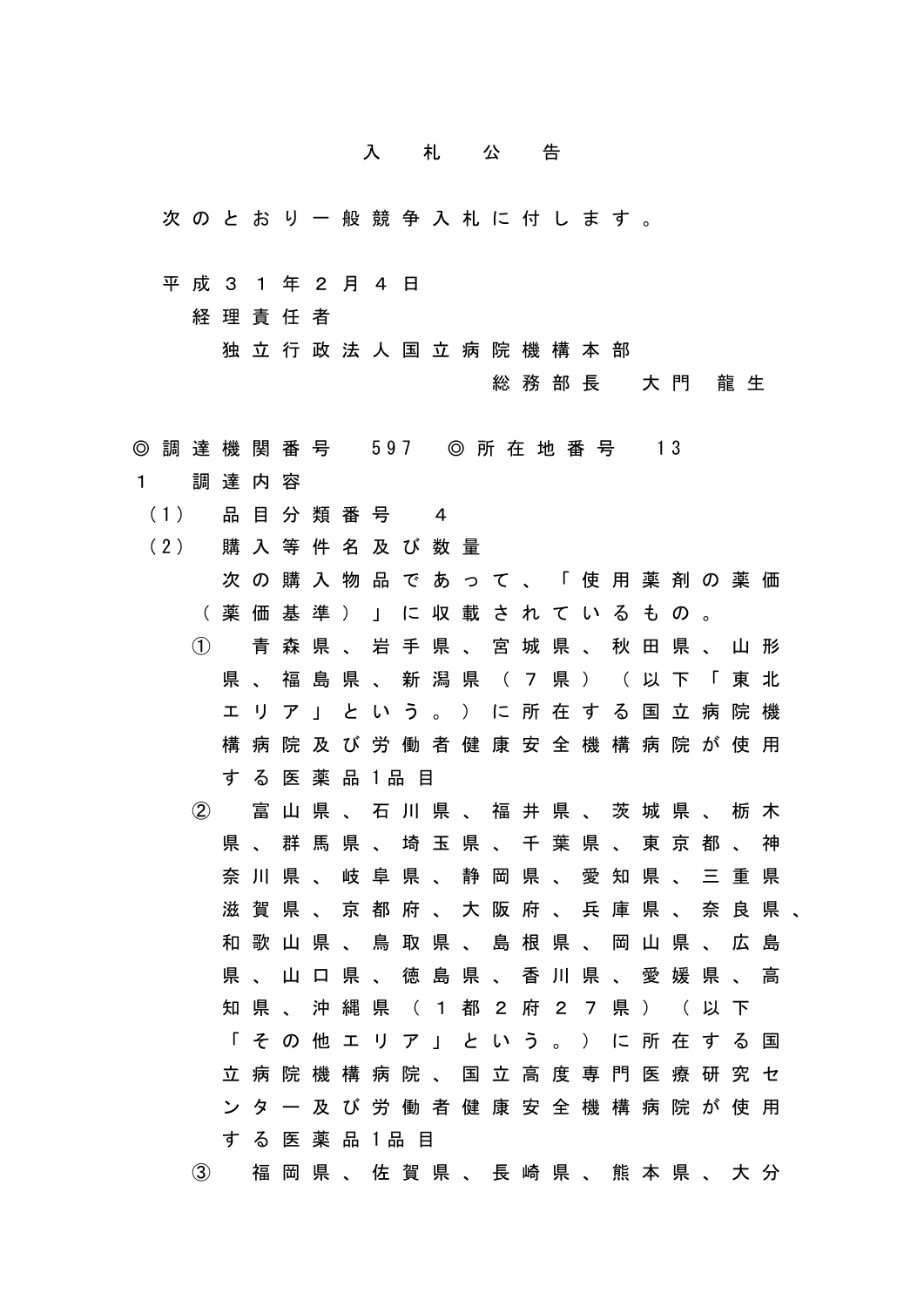県 、宮崎県、鹿児島県(7県)(以下「九 州エリア」という。)に所在する国立病院 機構病院及び労働者健康安全機構病院が使 用 す る 医 薬 品 1品 目

品目及び購入予定数量は、入札説明書による。 (3) 納 入 期 間 自 平 成 31年 4月 1日

至 平 成 31年 9月 30日

- (4) 納 入 場 所 独 立 行 政 法 人 国 立 病 院 機 構 弘 前 病 院 ほ か 168病 院
- (5) 入 札 方 法
	- ① (2 )で 示 す 医 薬 品 を 入 札 エ リ ア ご と に そ れぞれ入札に付する。
	- ② 入札金額については、納入に要する一切 の費用を織り込んだ上で医薬品群ごとにそ れぞれの医薬品目の単価を記載すること。 ③ 入札単価については、消費税に係る課税
	- 事業者であるか免税事業者であるかを問わ ず、見積もった契約金額の108分の10 0に相当する金額を記載すること。
	- ④ 落札者の決定については、②の単価に当 該金額の8パーセントに相当する額を加算 した金額に当機構が提示する品目ごとの予 定数量を乗じて算出した額の総価(当該金 額に1円未満の端数があるときは、その端 数金額を切り捨てるものとする。)をもっ て評価するので、入札者は、消費税に係る 課税事業者であるか免税事業者であるかを 問わず、見積もり金額入札書に総価(8パ ーセントに相当する額を加算した金額)を 記載すること。
- (6) そ の 他 独 立 行 政 法 人 国 立 病 院 機 構 契 約 事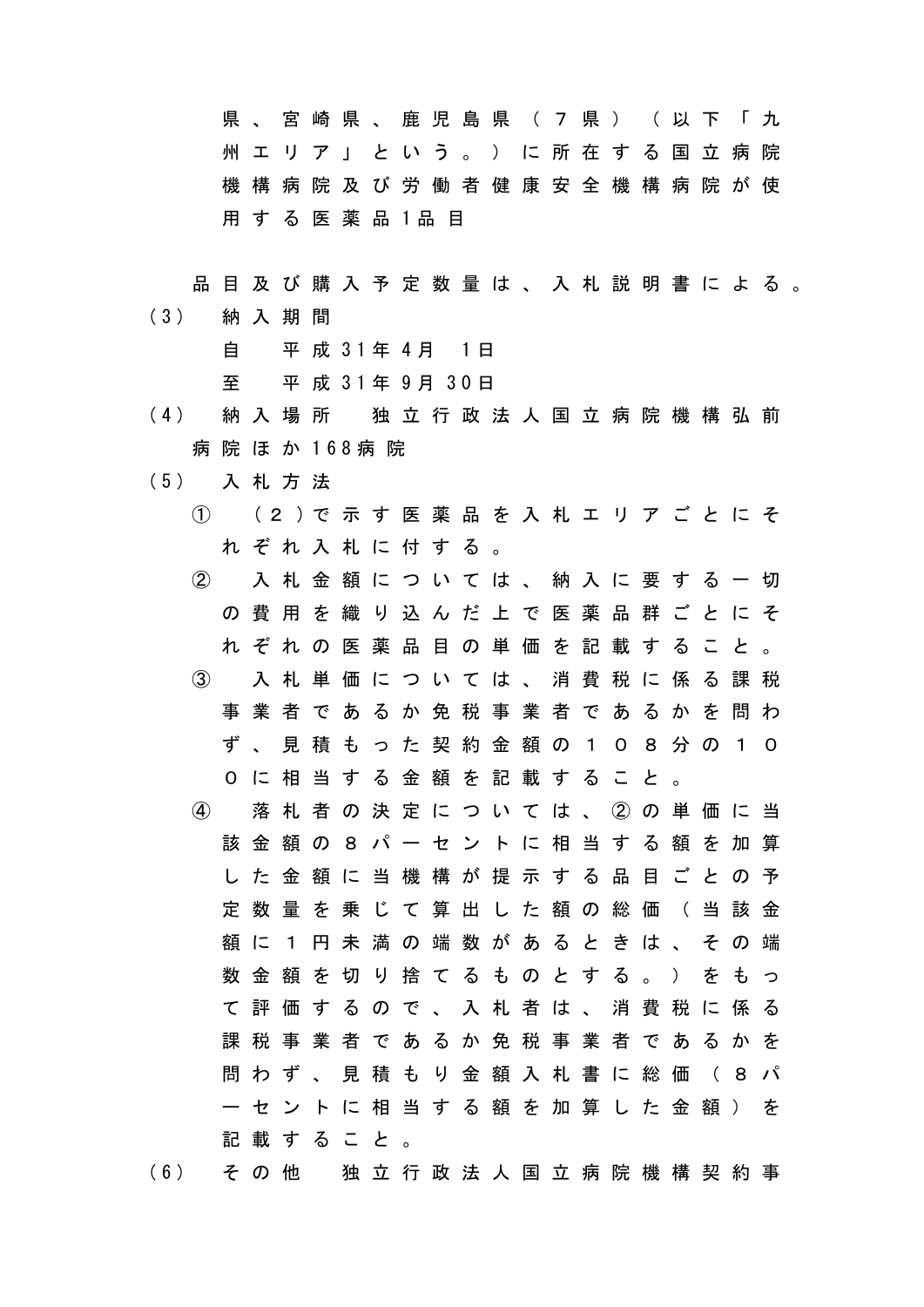務 取 扱 細 則 (以 下 、 「 契 約 細 則 」 と い う 。 )第 22条 の 規 定 に 基 づ き 単 価 契 約 と す る 。

## 2 競争参加資格

- (1) 契 約 細 則 第 5 条 の 規 定 に 該 当 し な い 者 で あ ること。なお、未成年者、被保佐人又は被補 助 人 で あ っ て も 、 契 約 締 結 の た め に 必 要 な 同 意を得ているものは、同条中、特別の理由が ある場合に該当する。
- (2) 契 約 細 則 第 6 条 の 規 定 に 該 当 し な い 者 で あ ること。
- (3) 厚 生 労 働 省 競 争 参 加 資 格 ( 全 省 庁 統 一 資 格)において「物品の販売」のA、B又はC の等級に格付され、東北エリアにおいては、 東北地域及び関東・甲信越地域の競争参加資 格を有する者、その他エリアにおいては、関 東・甲信越地域、東海・北陸地域、近畿地域、 中国・四国地域及び九州・沖縄地域の競争参 加資格を有する者、九州エリアにおいては、 九州・沖縄地域の競争参加資格を有する者で あること。ただし、業務提携等の代理店等に よる対応でも可とする。なお、当該競争参加 資 格 に つ い て は 、 平 成 30年 11月 26日 付 号 外 政 府 調 達 第 222号 の 官 報 の 競 争 参 加 者 の 資 格 に 関 する公示の別表に掲げる申請受付窓口におい て随時受け付けている。
- (4) 医 薬 品 、 医 療 機 器 等 の 品 質 、 有 効 性 及 び 安 全性の確保等に関する法律に基づいて医薬品 の一般販売業の許可を受けていることを証明 した者であること。
- (5) 購 入 さ れ る 医 薬 品 を 経 理 責 任 者 が 指 定 す る 日時、場所に十分に納品することができるこ とを証明した者であること。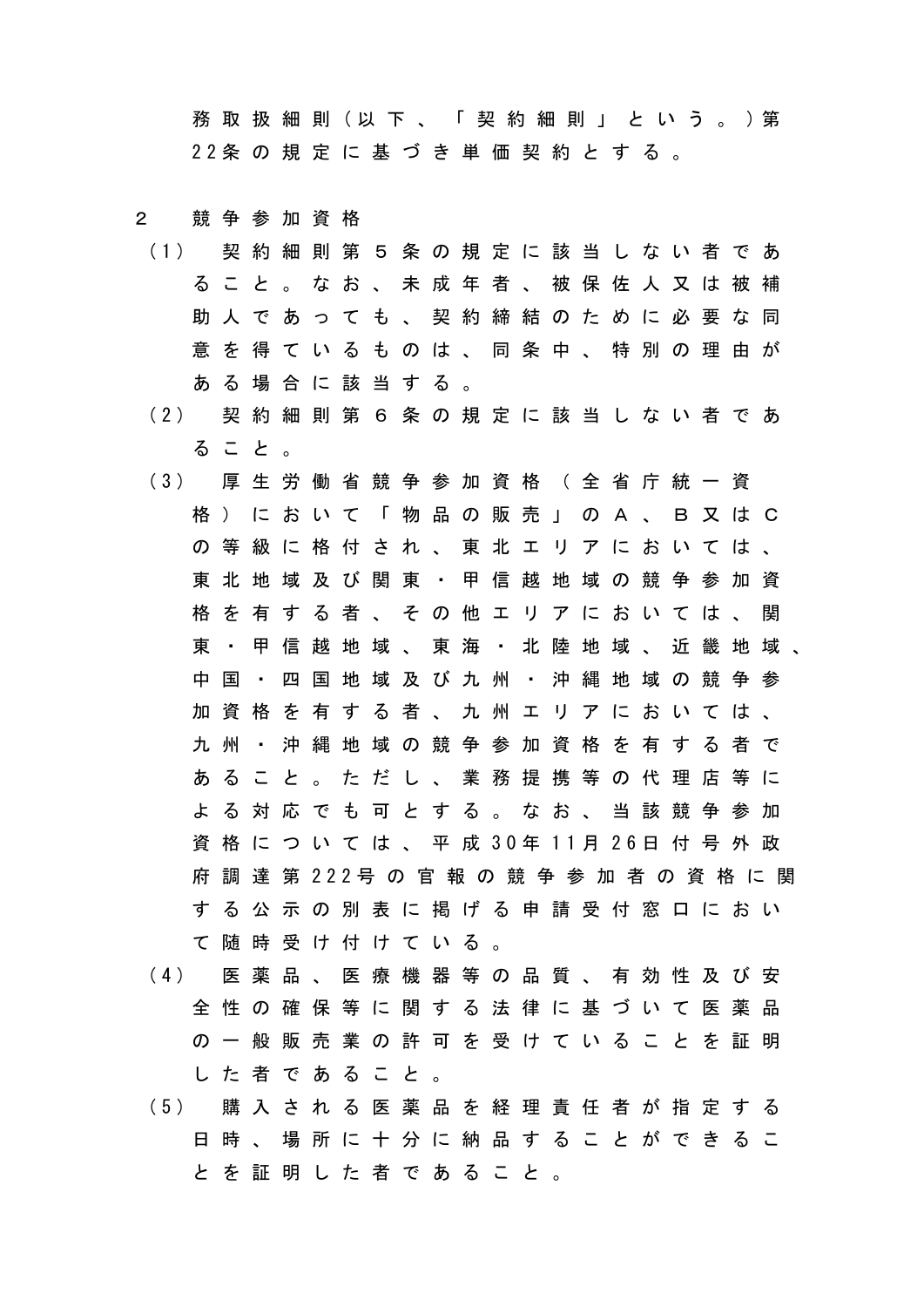- (6) 契 約 細 則 第 4 条 の 規 定 に 基 づ き 、 経 理 責 任 者が定める資格を有する者であること。 (7) 厚 生 労 働 省 競 争 参 加 資 格 ( 全 省 庁 統 一 資 格)において「物品の販売」のA、B又は Cの等級に格付けされ、単独ではなくグルー プ会社も含めて、1(2)に記載するすべて のエリアに対応する競争参加資格を有する入 札者同士によるアライアンスは認めない。
- 3 入札書の提出場所等
- (1) 入 札 書 の 提 出 場 所 、 契 約 条 項 を 示 す 場 所 、 入札説明書の交付場所及び問い合わせ先  $\overline{7}$  152 - 8621 東 京 都 目 黒 区 東 が 丘 2 丁 目 5 番 21号 独立行政法人国立病院機構本部企画経営部 調達課 調達係

雷話 03- 5712- 5065

- (2) 入 札 説 明 会 の 日 時 及 び 場 所 等 平 成 31年 2月 15日 10時 00分 独 立 行 政 法 人 国 立 病 院 機 構 本 部 ( 1 F ) 講 堂
- (3) 入 札 書 の 受 領 期 限 自 官報掲載日 至 平 成 31年 3月 18日 13時 00分
- (4) 開 札 の 場 所 独立行政法人国立病院機構本部(3F)会 議 室 32
- (5) 開 札 の 日 時 全エリア 平 成 31年 3月 19日 10時 00分
- 4 その他
- (1) 契 約 手 続 に お い て 使 用 す る 言 語 及 び 通 貨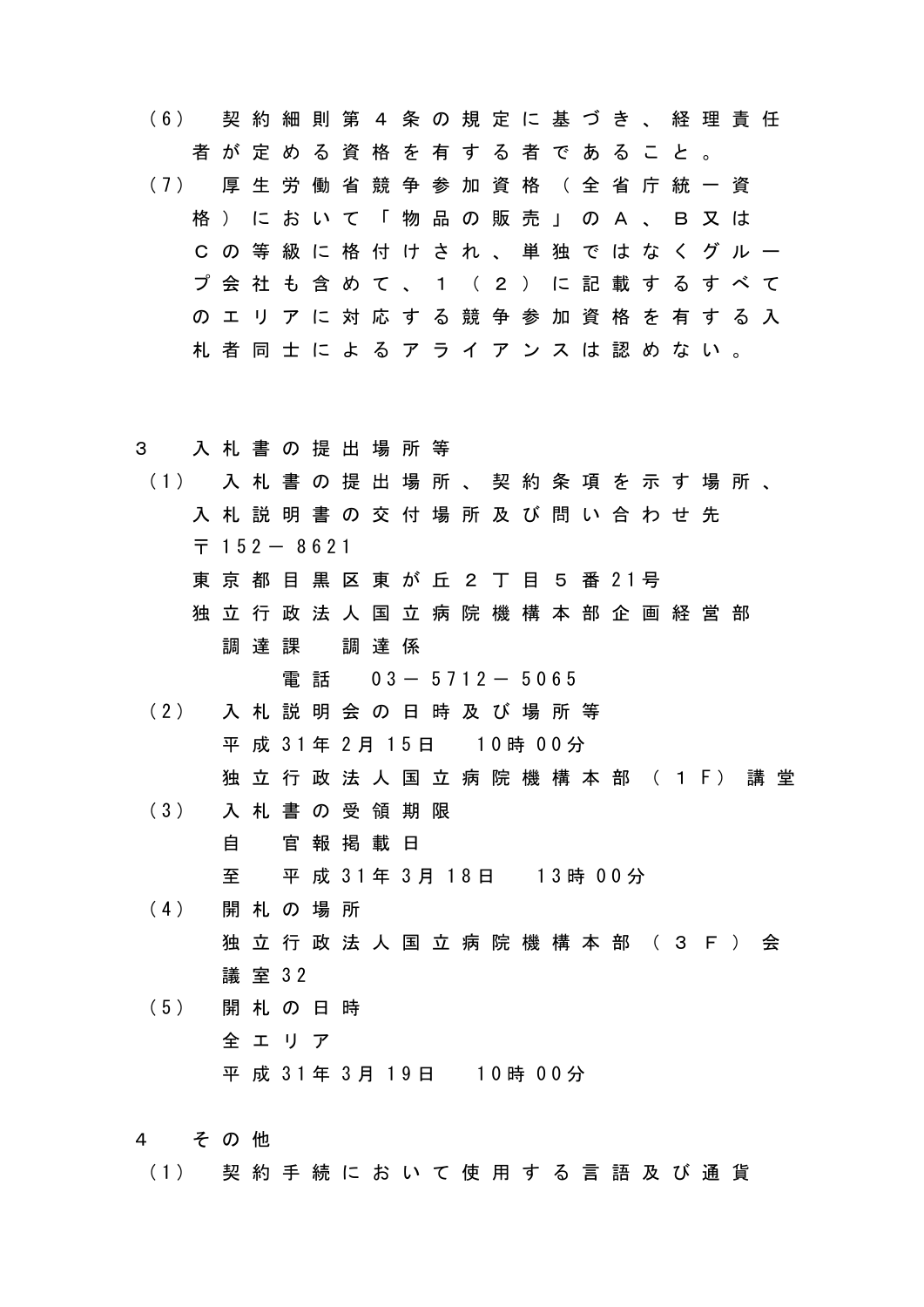日本語及び日本国通貨。

- (2) 入 札 保 証 金 及 び 契 約 保 証 金 免 除
- (3) 入 札 者 に 要 求 さ れ る 事 項
	- この一般競争に参加を希望する者は、封印 し た 入 札 書 に 2 (3 )か ら (5 )の 証 明 と な る も のを添付して入札書の受領期間内までに提出 しなければならない。
	- なお、入札者は、開札日の前日までの間に おいて、経理責任者から上記証明となるもの について説明を求められた場合はそれに応じ なければならない。
- (4) 入 札 の 無 効
	- 本公告に示した競争参加資格のない者の提 出した入札書、入札者に求められる義務を履 行しなかった者の提出した入札書は無効とす る 。
- (5) 契 約 書 作 成 の 要 否 要
- (6) 落 札 者 の 決 定 方 法
- 契 約 細 則 第 21条 の 規 定 に 基 づ い て 作 成 さ れ た予定価格(総価)の制限の範囲内で最低の 価格をもって有効な入札を行った入札者を落 札者とする。
- (7) 詳 細 は 入 札 説 明 書 に よ る 。
- 5 Summary
	- (1) Official in charge of disbursement of the procuring entity: Tatsuo Daimon,Dire ctor, General Affairs Department,Nationa l Hospital Organization Headquart-ers
	- (2) Classification of the products to be procured:4
	- (3) Nature and quantity of the products to be purchased: Medicine Supplies,Tohoku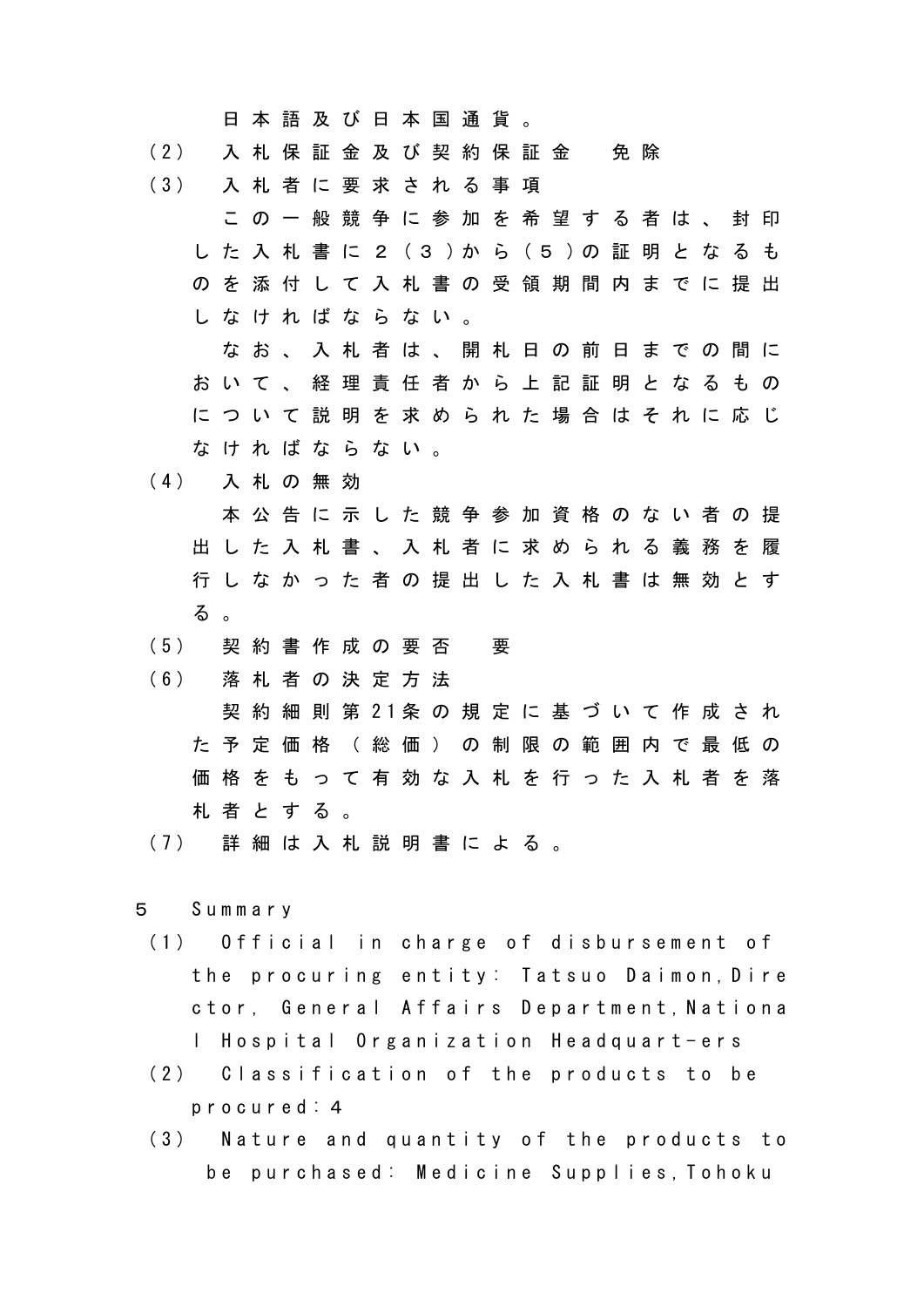area 1 items,The other area 1 items,Kyushu area 1 items.

- (4) Delivery period: From April 1, 2019 to September 30, 2019
- (5) Delivery place:National Hospital Organization Hirosaki Hospital and oth-ers 1 68 hospitals
- (6) Qualification for participating in the tendering procedures: Suppliers eligible for participating in the proposed tender are those who shall:
	- ① not come under Article 5 of the Regulation concerning Contract for National Hospital Organization(NHO). Furthermore, minors, Person under Conservatorship or Person under Assistance that obtained the consent necessary for concluding a contract may be applicable under cases of special reasons within the said clause;
	- ② not come under Article 6 of the Regulation concerning Contract for NHO;
	- ③ have Grade A, B or C in " Sales of products" for participating in tendersby Ministry of Health, Labour and Welfare (Single qualification for every ministry and agency) in the corresponding area;
	- ④ prove to have obtained the firstclasslicense for selling drugs in accordance with the Pharmaceutical Affairs Law;
	- ⑤ prove that they can deliver the drugs on the date and to the place specified